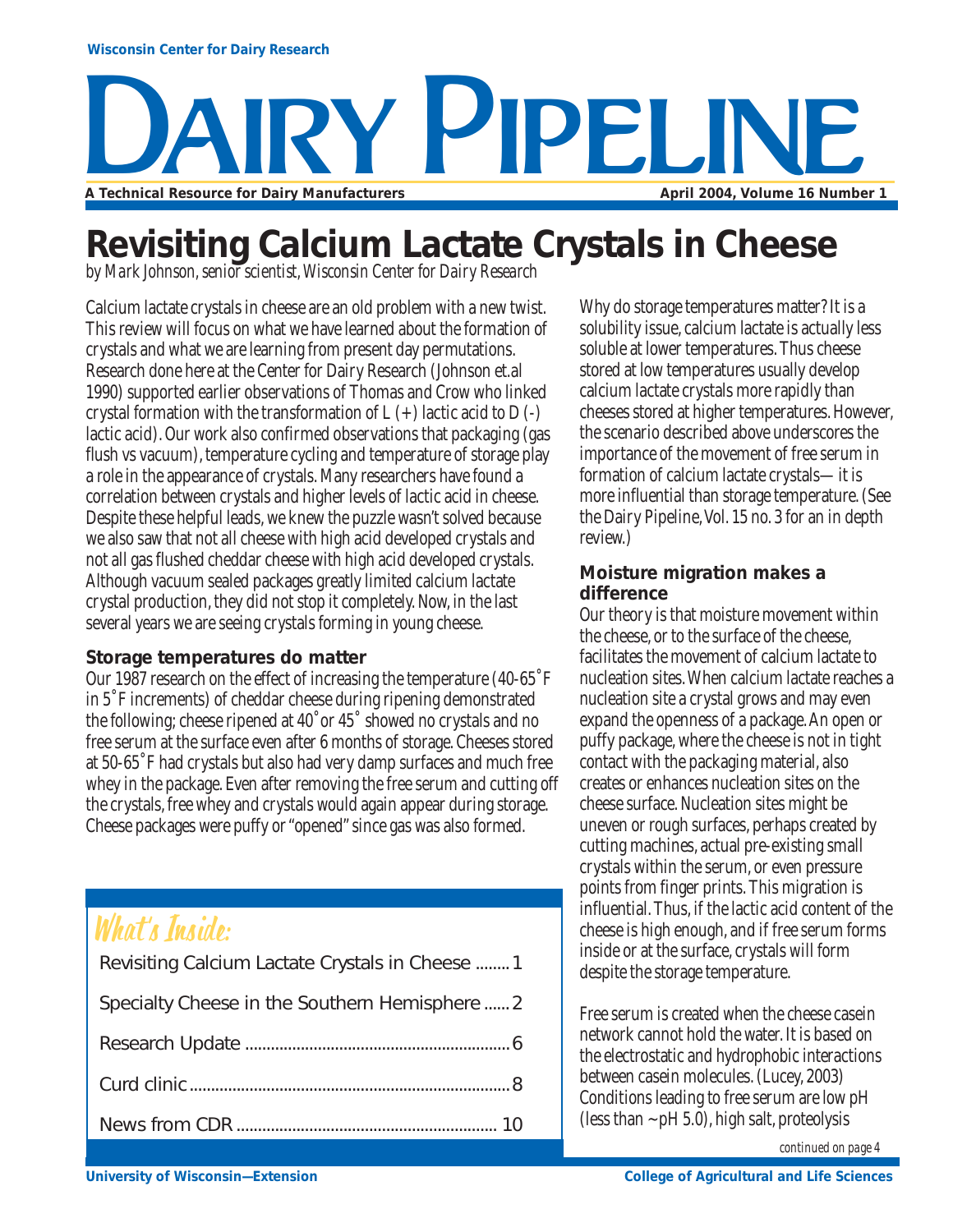### **Specialty Cheese in the Southern Hemisphere**

When Australian brie tops entries from around the world to win Best of Show you may guess that specialty cheeses in Australia are on the upswing. Jindi Cheese, located in the Victorian dairy farming region of West Gippsland captured Best of Class and then the big prize at the Wisconsin Cheese Makers Association (WCMA) 2002 World Championship Cheese contest. Jindi Cheese followed up in 2004 by taking Best of Class again in the Brie/ Camembert class. Brie and camembert are two of the many specialty cheeses now produced "down under." It is easy to track the expansion in the Australian cheese industry—in the mid 1980's Australia produced more than 50 varieties of cheese however by 1995 the number had grown to 225 varieties of cheese. (Willman 1998)

#### **How did they do it?**

Neil Willman knows many Australian cheesemakers, and chances are that he met them in the classroom. He is a cheese consultant and senior lecturer at the Gilbert Chandler campus of the University of Melbourne. In his role as cheese educator he teaches a beginning cheesemaking course as well as three different 5-day cheesemaking courses. In addition he travels long distances to teach cheesemaking courses in Australian cheese plants. Willman traveled another long distance recently when he journeyed to Wisconsin to serve as a judge in the 2004 WCMA contest. I had a chance to talk with him about the specialty cheese scene in Australia and learned that, even though Australia and Wisconsin are far in miles, their specialty cheese trends are close.

Not too long ago Australians consumed approximately 14 lbs of cheese per person, mostly cheddar. These days they are consuming about 26 lbs cheese per person annually, including the same 14 lbs of cheddar. The rest is a combination of parmesan, romano, mozzarella, and smaller amounts of washed

rind and smear ripened cheeses, a class of cheese that was rarely

made in Australia before the late 80's. Willman

notes that the explosion in varieties of cheese available in Australia originated from the small and specialty cheesemakers. Much the same as U.S. specialty cheesemakers, the Australians were motivated by the need

to produce higher value cheeses in order to make a profit or even survive.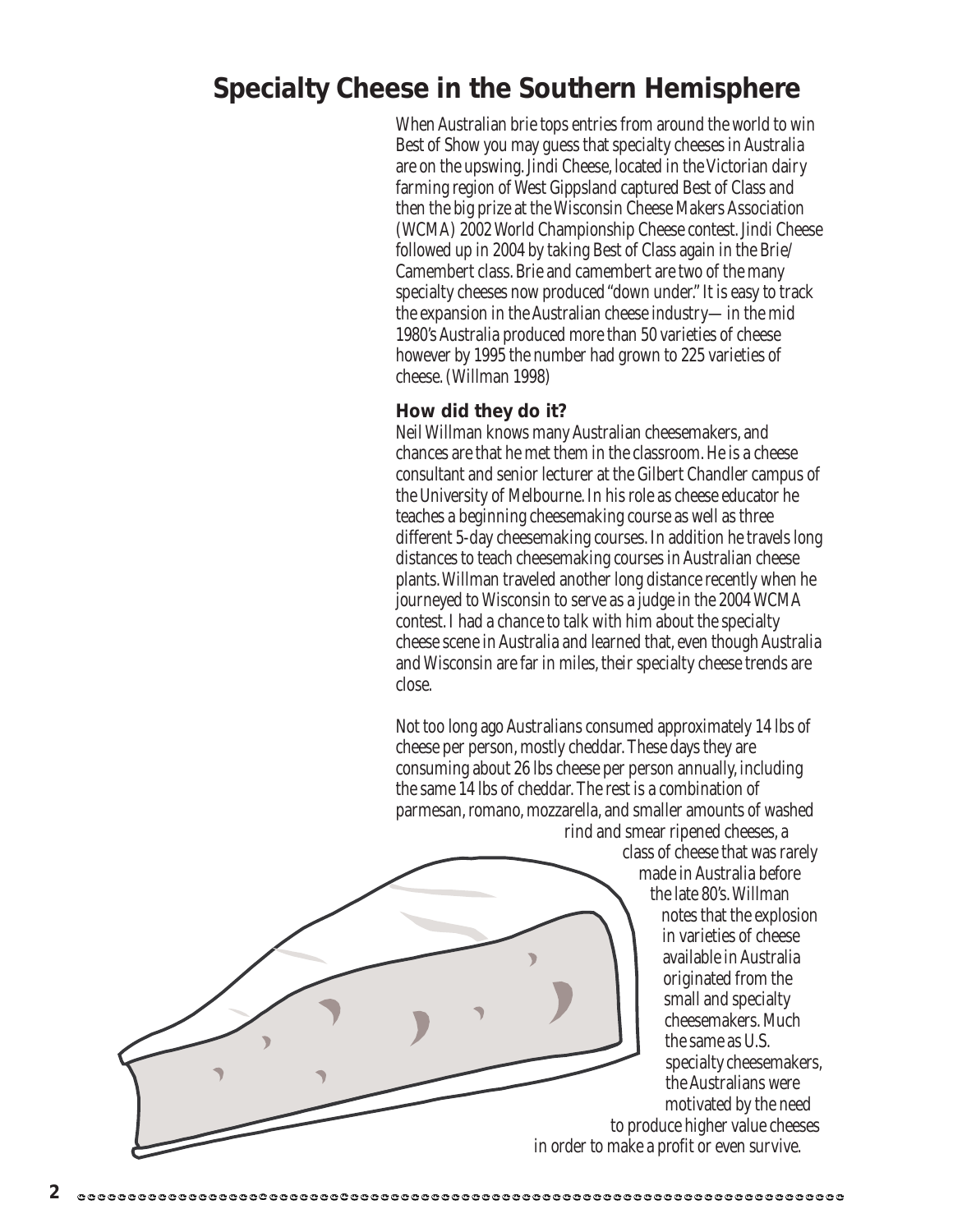"We have a Specialty Cheesemakers Association, which has evolved over time," says Willman. "In the last five years the focus has shifted to marketing."

### **Marketing and selling cheese**

Like their U.S. counterparts, the specialty cheesemakers in Australia have found the biggest obstacle is marketing and selling their cheese. Willman advises them to start byunderstanding their market. He has seen that the right location makes a big difference, for example if a cheesemaker can capitalize on local tourism then it's a big plus. Comparable to here, Farmers Markets are taking off in Australia and some cheesemakers find success in that niche. Willman has noticed that the successful markets are the regulated ones, those that limit selling to folks who produce the food.

Before cheesemakers get to try their marketing prowess, Willman says that number one, they have to have the technical knowledge of cheesemaking. They need to understand milk, that it is a substance that changes over the season—particularly in a country like Australia that relies on seasonal milking. After the technical mastery comes the artistry part. Successful cheesemakers who make good cheeses are intuitive and use their senses. Willman says, "You have to smell the milk, smell the curd. You have to sense the cheese and become a part of it." And finally, there is the entrepreneurial urge that seems to drive small business owners, perhaps all the way to cheesemaking success.

#### **References**

Willman, Neil, The Australian Journal of Dairy Technology 1998, Vol. 53(2)

http://www.cheeselinks.com.au

*Cheese interests are a family affair for Neil Willman (pictured at right) and his wife, Carole. Together they wrote the leading home cheesemaking book in Australia, "Home Cheesemaking— The Secrets of How to Make Your Own Cheese and Other Dairy Products." Carole Willman stays busy running a small business that sells home cheesemaking supplies as well as leading workshops for home cheesemakers.*

...specialty cheesemakers in "Australia have found the biggest obstacle is marketing and selling their cheese."



 $\sigma$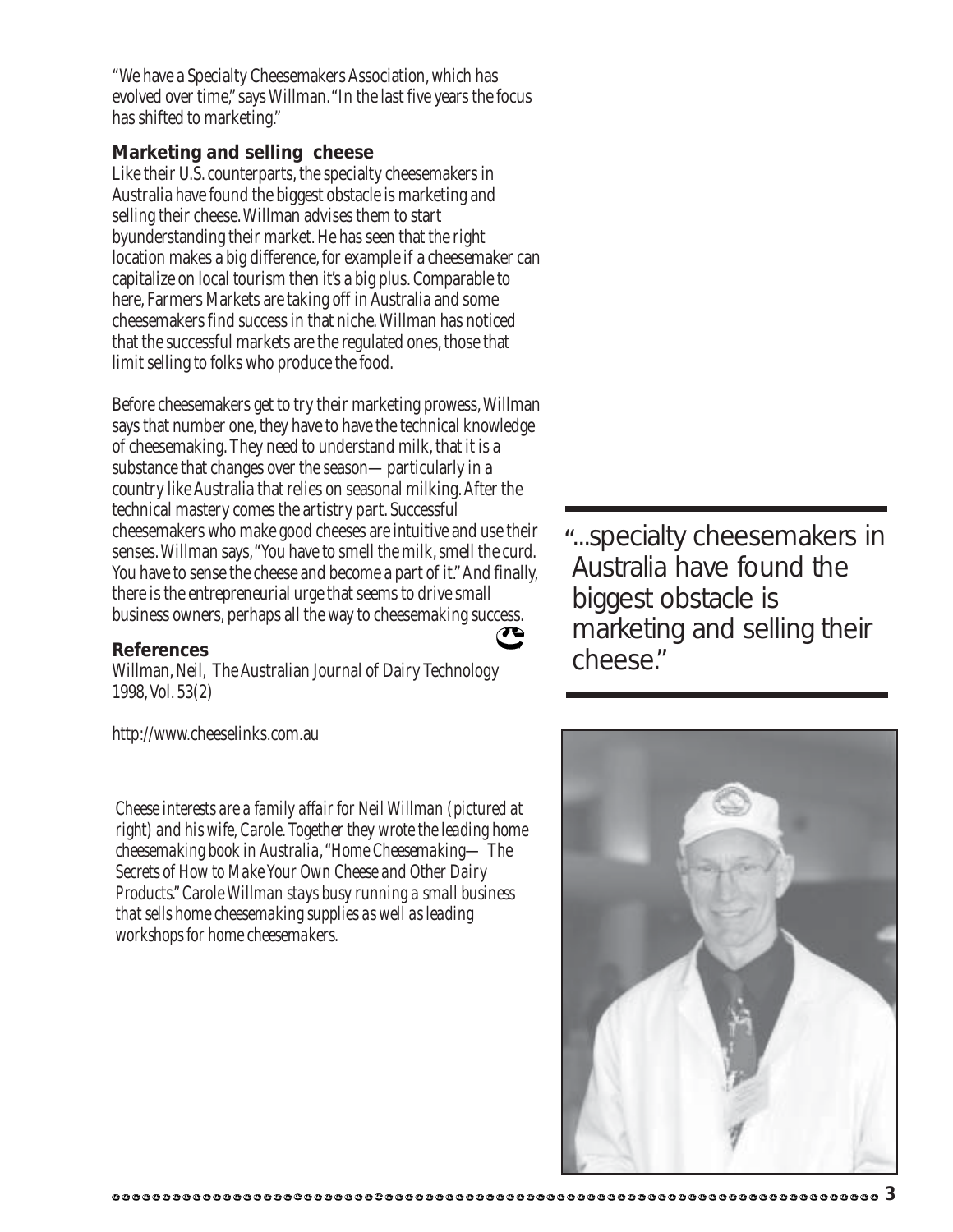(especially if high salt), and warm temperatures. Warm temperatures also enhance the effect of low pH and high salt, you can see this in high salt, high pH cheeses like queso fresco which will readily form free moisture when warmed just to 45˚F.

### **Explaining other observations of calcium lactate crystals**

Previous research suggested that fast acid development, from using fast starter cultures, is associated with lower incidence of crystals. (Dybing et.al. 1988) However, UW research (1980's) demonstrated that slow acid development (from *Lactococcus lactis subsp. cremoris*) or incomplete acid development (from *Streptococcus thermophilus*) produced cheddar cheese with no calcium lactate crystals. Why is this? I suspect certain strains of *Lactococci* are fast acid producers and tend to ferment all the lactose in cheese. These strains (typically *lactis* subsp.) are less inhibited by salt and acid (pH). They also grow better in cheese than the *cremoris* sub species or *Streptococcus thermophilus*, a species used to speed up acid development during manufacture of cheddar cheese.

Using *Streptocoocus thermophilus* as a starter culture could generate a fast but incomplete lactose fermentation, one that will not ferment all the sugar. Thus, you would produce a less acid cheese that is less likely to grow calcium lactate crystals.

In the UW study, pH at drain was  $\sim 6.2$  and the pH at mill was  $\sim$  5.4. Because of that study, we

*continued from page 1* recommended that a lower drain and a lower mill pH should be used, but this advice alone is misleading. An important factor was that the strains we used also produced less acid in the cheese. Remember that the final pH of the cheese was  $\sim$  5.1. Cheeses with a higher pH (cheese where pH did not drop below 5.0) tend to develop crystals slower than cheeses with a lower pH. This is due to lactic acid content. You can not have a low pH with low acid content. In our study lactose fermentation may not have been complete i.e the total lactic acid level in the cheese was only 1.2-1.3%. It is also possible that there was less lactose remaining in the curd.

> It is our restrospective conclusion that the speed of the starter culture is not the most important variable. Instead, you should pay attention to the extent of acid development and the moisture level in the cheese because it influences the solubility of calcium lactate. These are the culprits that promote crystal formation. To put it bluntly, too much calcium lactate in too little serum = calcium lactate crystals.

### **More evidence**

UW Research (1990, Johnson, M.,Journal of Dairy Science) conducted with a commercial manufacturer demonstrated that using faster starters and higher drain and mill pH resulted in higher lactic acid levels in cheddar cheese (1.4-1.6%). Coupled with the earlier UW research and observations of colby cheese (using fast cultures but with a wash to limit acid in curd) we concluded that total acid produced in the cheese rather than rate of acid development is the key to controlling calcium lactate crystals. In commercial production, where fast acid production is sometimes desired to increase through put, the drain and often the salt pH are much higher than when slow acid producers are used. But, fast acid producers "carry through" and ferment all the sugar while slow starters may leave lactose in the cheese to produce less acid and thus lessen the incidence of crystal formation.

### **Chemical reactions producing calcium lactate**

| In cheese<br><b>Commercial production</b><br>Fermentation of sugars by selected bacteria = lactic<br>Starters produce lactic acid $+$ ionic calcium in serum $=$                                                                                                                                                                                                                                                    | Lactic acid $+ Ca^{++} =$ Calcium lactate<br>Lactic acid is extremely soluble in water, calcium lactate is not. |                 |
|---------------------------------------------------------------------------------------------------------------------------------------------------------------------------------------------------------------------------------------------------------------------------------------------------------------------------------------------------------------------------------------------------------------------|-----------------------------------------------------------------------------------------------------------------|-----------------|
| The source of ionic calcium is already present in serum<br>since the calcium is derived from casein. As lactic acid is<br>developed and as the cheese ages, case in bound calcium<br>is released into the serum and can combine with lactic<br>acid. Assumption: At high acid content (low pH) when<br>crystals are most often seen, there will be enough<br>available ionic calcium for the formation of crystals. | acid, then add $CaCO3 =$ calcium lactate                                                                        | calcium lactate |

#### **4**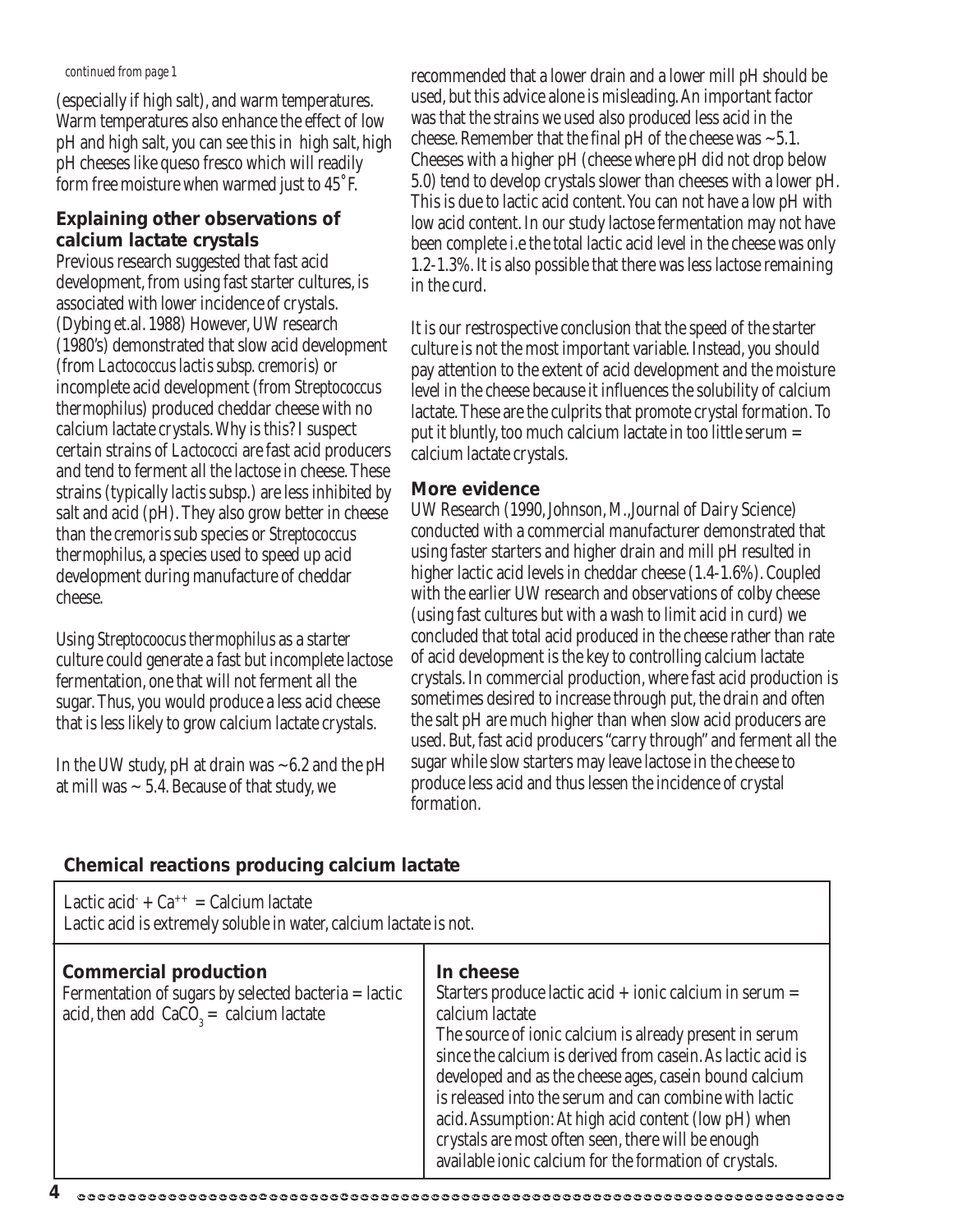Slow acid producing *Lactococci* (typically *cremoris* subsp.) tend to be more sensitive to salt and pH. Also, they break down protein for growth slower since they do not survive as well in cheese. As a consequence, they may not ferment all the lactose in cheese, producing less acid in the cheese. Other bacteria could step in and ferment this available lactose and then you may see undesirable consequences like gas or off-flavors.

### **Limiting lactose**

If you use cultures that will ferment all the lactose, the proven method to reduce the incidence of calcium lactate crystals is to limit lactose in milk or cheese. You can do this by washing the cheese or by using ultrafiltered (UF) milk. However, in order to reduce the lactose in the milk via UF, water must be added during the UF processing either by a process called diafiltration, or added water while blending of the UF milk with the cheese makers own milk supply.

Lower drain pH or a lower pH when most of the whey is removed may also slightly reduce the amount of lactose and lactic acid remaining in the curd. In addition, lower drain pH will lower the

calcium level in the curd. Connecting the reduction of calcium levels in cheese to slower crystal development has, unfortunately, remained a very provocative but interesting theory.

### **Recent developments**

In 1998, cheesemakers brought to our attention a new development in the calcium lactate crystal epic. Crystals are now seen in very young cheddar cheese with very few numbers of *Lactobacilli* (less than 10,000/ gram of cheese) present and no D(-) lactic acid in the cheese, only the L (+) isomer. This is different and not typical of past experience where all crystals were a mixture of both L and D lactic acids. The D isomer was the direct result of the metabolism of *Lactobacilli* in cheese, often influenced by very high numbers one million to 100,000,000/ gram.

Both types of crystals are found in cheddar and colby cheese, but the  $L$  (+) calcium lactate crystals we see now are linked with high acid cheeses  $(>1.5\%$  total acid) produced by cheesemakers using fast starters. Even though the colby curd was washed, apparently the wash treatment was not enough to significantly reduce lactic acid values. High acid content in cheese is most likely to occur when condensed milk or NDM is added, thereby increasing the lactose in the serum phase of the milk. Lactic acid in the serum phase of the cheese typically exceeds 4.0%.

### **The big question**

How much lactic acid and calcium are needed to produce enough calcium lactate to precipitate as calcium lactate crystals?

### **Summary: What you need to develop calcium lactate crystals**

♦ You need enough lactic acid and ionic calcium (i.e. ca lactate) in the serum of cheese to exceed solubility. This is the only requirement. All other observations are about controlling the expression or nucleation of the crystal.

♦ Nucleation of the calcium lactate crystal is an essential factor. Lactic acid moves with serum of cheese, if the serum moves to the cheese surface or at sites within the cheese there will be a steady"feed" of calcium lactate. Nucleation may be a slow process but it is enhanced by the isomer of lactic acid, surface moisture, temperature fluctuation, and rough surfaces (even finger prints and cutting blades).

♦ The isomer of lactic acid is important because a mixture of D and L calcium lactate is less soluble than a solution of just L calcium lactate.

Table 1. Minimum lactic acid (LA) content of crystals exceeding solubility of calcium lactate

|                | Cao et.al. 2001 Korean J. Chem Eng                      |
|----------------|---------------------------------------------------------|
|                | Lactic acid in DL $(\pm)$ calcium lactate               |
| 39°F           | $1.77$ g/100 ml water = .67 % LA in 38 % moisture       |
|                |                                                         |
| $50^{\circ}$ F | 1.83g/100 ml water = .69 % LA in 38 % moisture          |
|                |                                                         |
|                |                                                         |
|                | Kubantseva, Hartel, Swearingen 2004 J. Dairy Sci.       |
|                | Lactic acid in $L (+)$ calcium lactate                  |
|                | $39°$ F 2.76g/100 ml water = 1.05 % LA at 38 % moisture |
|                |                                                         |

(See Table 1.) Most cheddar cheese is above the solubility limit in terms of lactic acid, but not all the lactic acid in cheese is calcium lactate. It's likely there are competing reactions for calcium or lactic acid.

### **Preventing calcium lactate crystals**

The key is to preventing calcium lactate crystals is to limit the lactic acid content in cheese serum. (< 3.5% lactic acid in serum phase) To do this, consider reducing the lactose in serum of milk; if you are using RO or NDM add water. Reduce the lactic acid in cheese by rinsing the curd, a lower pH at rinse will be more effective. If you use UF milk, add water back to minimize lactose content.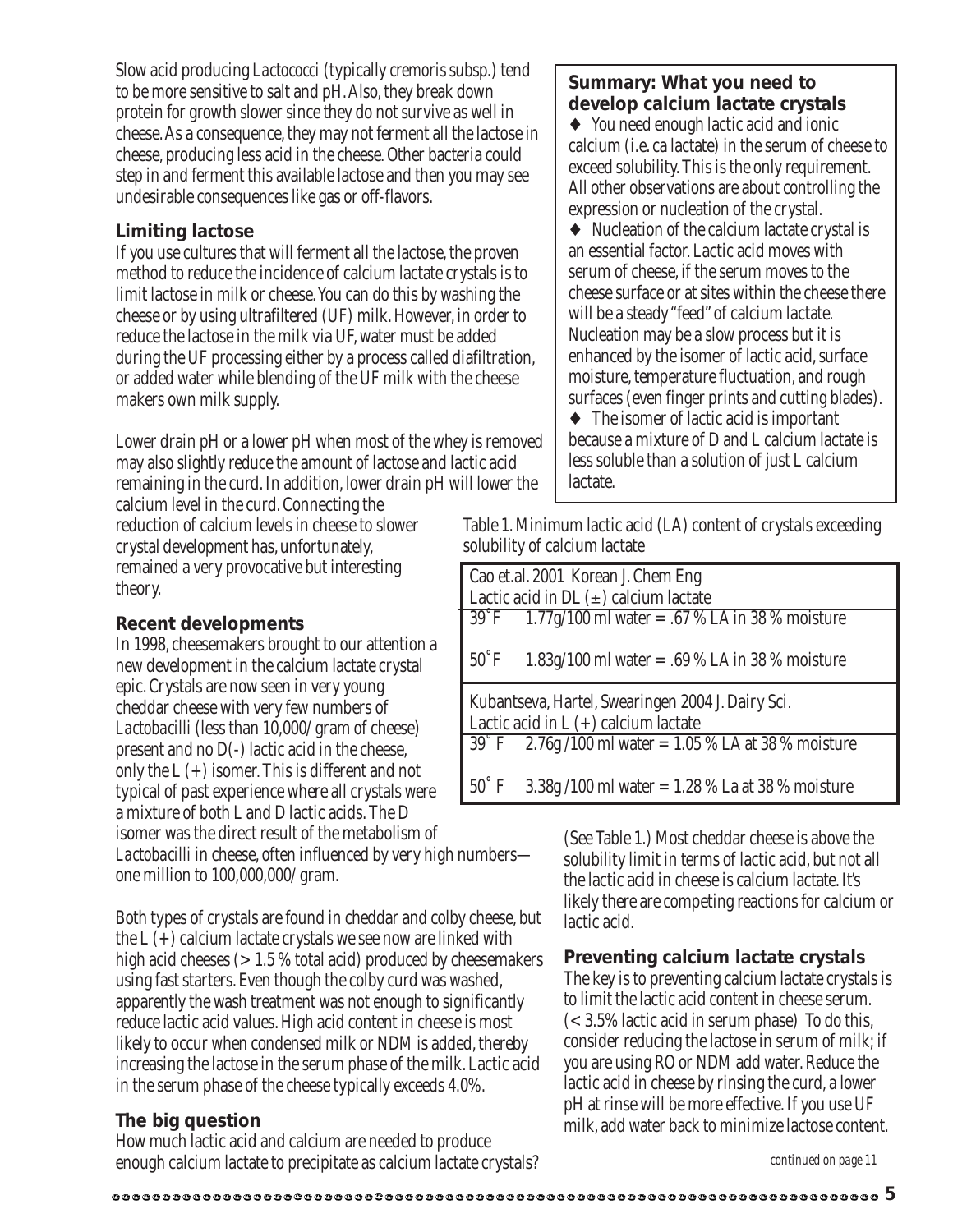### **Research Update Does annatto have an antibacterial effect?**

Although no specific reports are available in scientific journals, most people assume that annatto in cheese only influences the color of cheese. But is that assumption true? Cheesemakers are familiar with annatto extract, when they add it to cheese milk it provides the typical golden color of cheddar cheese. However, annatto fills a novel niche in other parts of the world. For example, people in some African and Latin American countries use annatto for medicinal purposes. In the West Indies an oil suspension of annatto is used to treat diabetes and South Americans use annatto on skin infections and to promote healing in burns and wounds.

Scott Rankin, of the Food Science Department at University of Wisconsin—Madison, and his collaborators, Veronica Galindo-Cuspinera and

"...most people assume that annatto in cheese only influences the color of cheese. But is that assumption true? "

Meryl Lubran from the University of Maryland are very well acquainted with annatto, or *Bix orellana L*. They used a combination of mass spectroscopy and gas chromatography to separate and identify 107 compounds in oil and water extracts from annatto extracts designated for food colorants. The array of compounds they identified suggests that annatto plant has some hidden talents, including the ability to influence the aroma of food, as well as antimicrobial and antioxidant properties.

Clued by the medicinal uses of annatto and encouraged by their first study the researchers, along with another collaborator, Dennis Westhoff, decided to take a closer look at the antimicrobial power of annatto in cheese. They set up their study to determine if annatto extracts are capable of influencing the growth of yeast as well as lactic, spoilage, or pathogenic microorganisms. Annatto may not be as inactive in cheese as we thought. According to the researchers this study suggests that "annatto may have some ability to influence microflora of significance to dairy foods, namely certain Gram positive species."

For more information check out the full research report in the Journal of Food Protection, Vol. 66, No. 6, 2003 and The Journal of Agricultural and Food Chemistry, Vol 50, No. 7. Also, Dr. Rankin addressed the question of annatto and flavor in a Curd Clinic column in the Pipeline, Vol. 14, No. 3.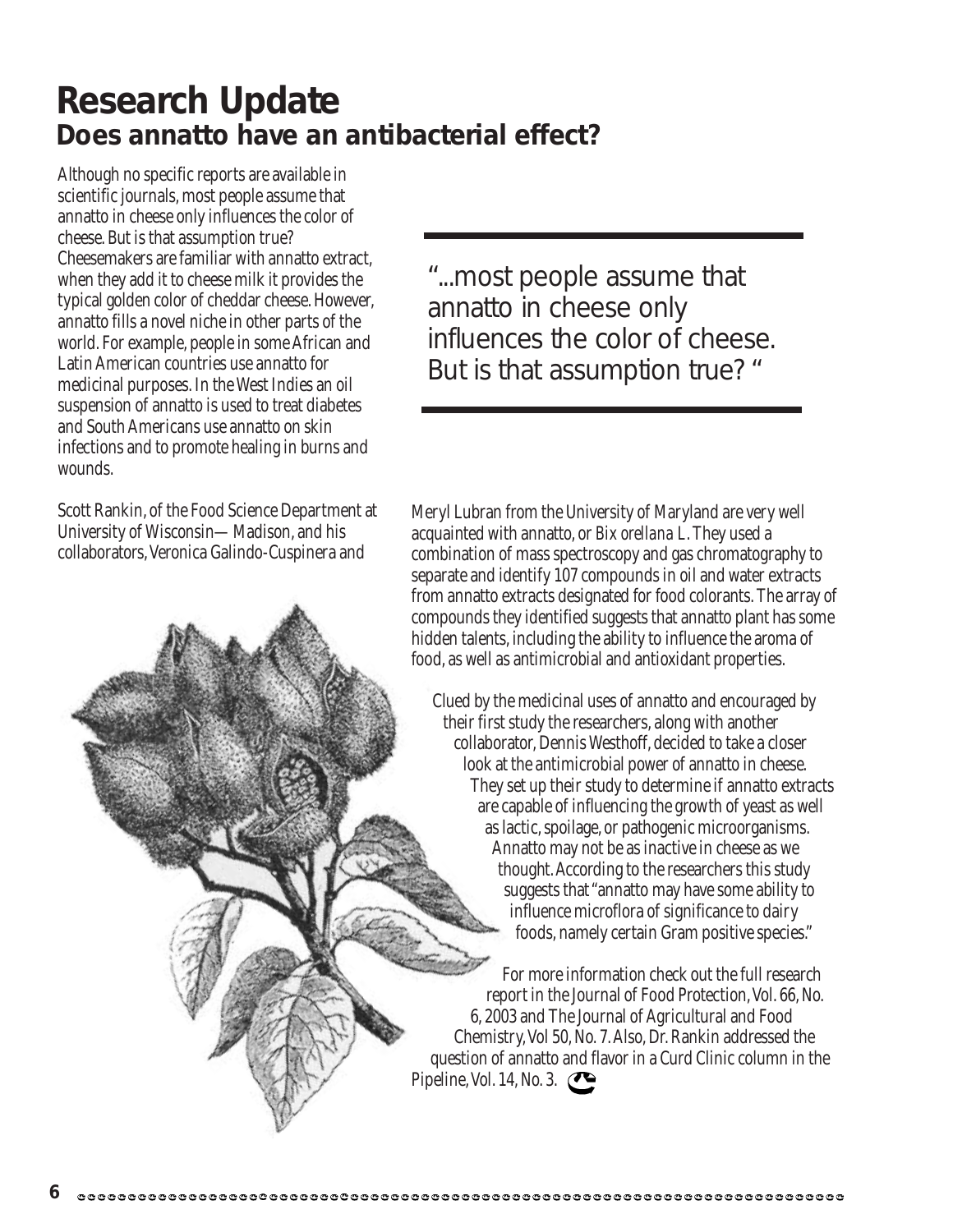### **Turning sweet whey into high quality whey powder**

Under ideal conditions spray drying produces a high quality whey powder that is fine and free flowing. However, when the process goes awry whey powder can turn into a sticky, caked agglomeration that gums up equipment. Scientists have been working on this problem for years and they have made progress, but it is still an issue even as more whey is processed every year.

Rao, Wendorff, and Smith published the results of their whey research recently in the Journal of Food Protection, Vol. 67, No. 2, 2004. Their project, "Changes in galactose and lactic acid content of sweet whey during storage," measured changes in several types of whey during storage at different temperatures. The researchers built on results from many earlier studies that implicated galactose and lactic acid in the sticky whey powder problem.

### **High levels of galactose and lactic acid may indicate problems**

Approximately 70% of the solids portion of whey is lactose, a portion of this breaks down into galactose and glucose. Although lactic acid only makes up around 3% of whey solids, it also influences the stickiness of whey powder. If these components are accumulating in whey you will see increasing problems with stickiness in the whey powder. Thus, high levels of galactose and lactic acid in whey may indicate problems ahead.

What influences the accumulation of these indicators? The study by Rao et al looked at the effects of storage temperature, cheese type (mozzarella vs cheddar), and the starter culture used in cheesemaking. They found thatstoring whey at elevated temperatures (37.8ºC) promoted the growth and metabolism of starter cultures, which increased the amount of galactose and lactic acid. No significant increase was seen in refrigerated (4ºC) samples. **Indiana** 

The scientists also found that the galactose content was higher in mozzarella cheese whey when compared to cheddar whey. They suggest that the presence of the starter culture *S. salivarius ssp. thermophilus* in mozzarella whey might explain the difference. Rao et al concluded that storing whey at refrigeration temperatures, along with starter culture selection can help processors control the quality of spray dried whey powder.

*The list below is a summary of current CDR administered research projects, funded by the Wisconsin Milk Marketing Board (WMMB)or Dairy Management Inc. (DMI)*

Developing pH-sensitive biodegradable smart hydrogels using whey protein concentrate

Control of annatto cheese colors in whey products

Nutraceutical protein recovery from acid whey

Phase/state transitions that affect drying of whey products

Identification and control of off-flavors in commercially produced GMP products

Review and comparison of nutritional and functional properties of dairy proteins relative to other market protein sources

Characterization of pigments and conditions responsible for browning in whey powders

Improving WPI functionality for beverage applications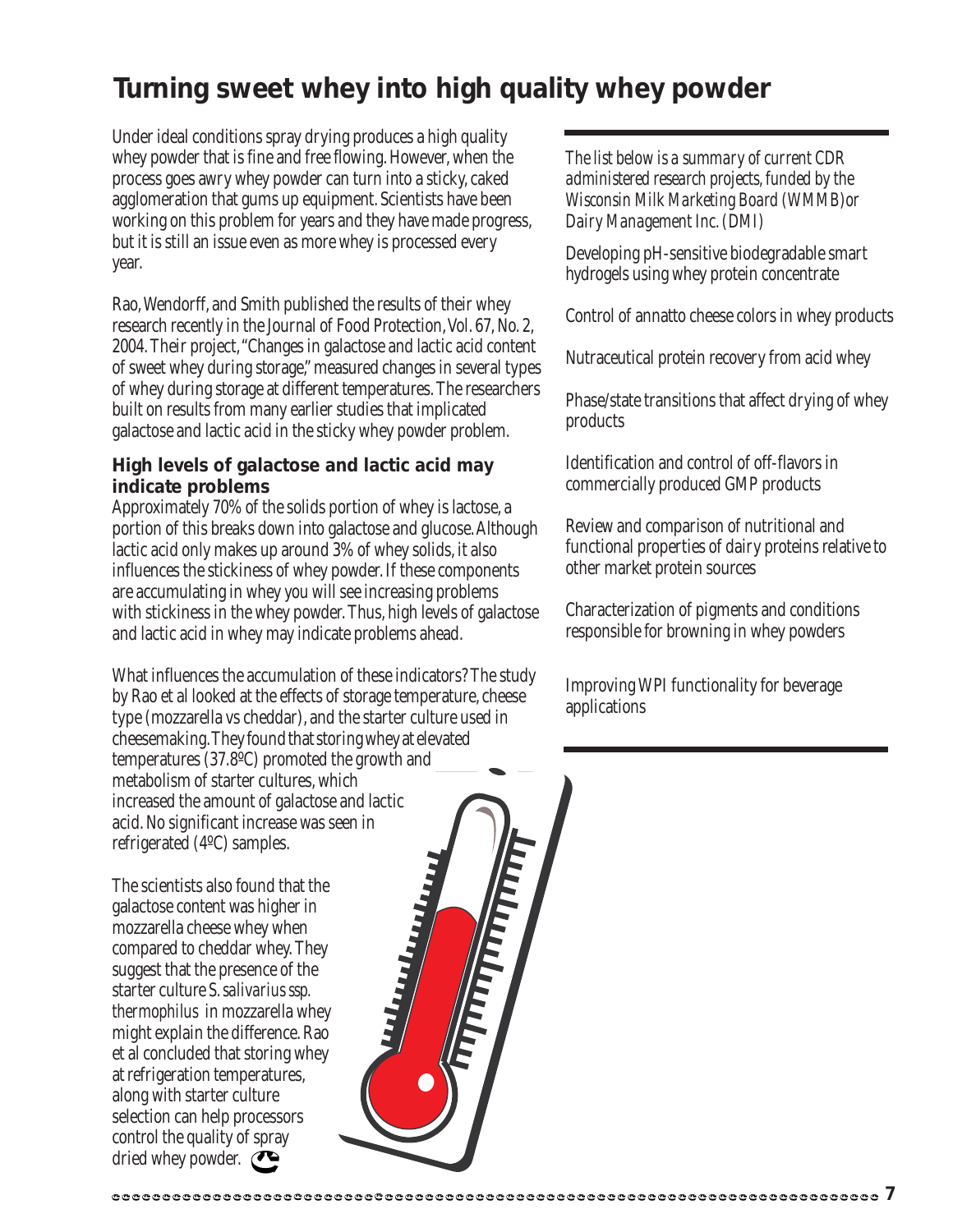# Curd Clinic

*Curd Clinic doctors for this issue are John Jaeggi, cheese applications coordinator and Dean Sommer, cheese and food technologist at the Wisconsin Center for Dairy Research*

 I have been having problems with small chunks in my mozzarella cheese, which seems to produce a stale off flavor in my cheese. I think this is related to standardizing with nonfat dry milk. Any ideas about the cause or the solution? Q

 Thanks for bringing up an important and timely issue. Since the current milk supply is short and cheese prices are high, standardizing cheese milk is more important than ever. Thus, it's a good time to review quality issues you should consider when using nonfat dry milk (NDM). A.

We'll start with your question. We suspect that you are having some problems with rehydrating the NDM you are using to standardize your cheese milk. Actually, this particular problem of undissolved powder in cheese has decreased as the technology has improved. Many cheese plants use an improved mixing system which helps to rehydrate NDM completely. Additional research by Shuffleberger and Wendorff examined holding times and temperatures that promote the process of rehydration. (See side bar)

### **How long can you store it?**

Another question we get about NDM is how long can you store the powder, or in other words, when it is too old? This a tough call, because storage temperature and humidity are just as important as the length of time you are storing NDM. Assess the storage conditions of your dry milk, what is the humidity level? An ideal level is less than 50%. Generally, after a year of storage you can expect some oxidation with resulting off-

flavors. Remember to rotate your stock as you use it so you won't the have the problem of out of date stock piling up in the back of the storeroom.

As long as we are looking at timing, let's talk about the rehydrated slurry and

how long you can hold it. Some people seem to think you can hold it forever, but that is not true; this is a vulnerable mixture that can support microbial growth. Wisconsin state regulations call for washing the tank or silo every 72 hours.

Any discussion of NDM quality issues needs to consider the influence of lactose. NDM has a rather high percentage of the milk sugar lactose, around 51%. When you add all this sugar to your cheese excessive acid will be produced—unless you use some sort of wash technique. It is almost better to make a rehydrated slurry, between 9 and 30% solids is a window to shoot for, depending on the cheese variety and the amount of lactose and the composition of your cheese milk. Figure out where you want your pH to be, and where you can add water in the cheesemaking process to compensate for the increase in lactose. Remember that cheese variety makes a big difference, the problem and the solution are different for cheddar cheese compared to jack or colby.

It is important to have a good supplier of NDM, with a consistent manufacturer, because your casein to total protein or true protein ratios can and do vary. One source of change is the welldocumented seasonal fluctuation in milk components, milk powder from the fall and early winter months of October and November has a better balance of protein and minerals, with a higher percentage of protein.

### **Heat treatment history**

A common variable that is hidden in NDM is its heat treatment history. When it changes, from lot to lot for example, your cheese moistures will vary and you'll see inconsistencies in your product, both in body and texture. Scorched particles in NDFM from high heat treatment can cause problems, too. The particles come through in the cheese producing a surprisingly speckled mozzarella. So when it comes to buying NDM for cheesemaking

you want to make sure it is a low heat treatment powder, as low as possible and as consistent as possible.

> Flavor issues are another aspect to monitor when adding NDM to standardize cheese milk, particularly in Hispanic style cheeses. You want a milky, fresh taste in these cheeses and since some cheesemakers don't use

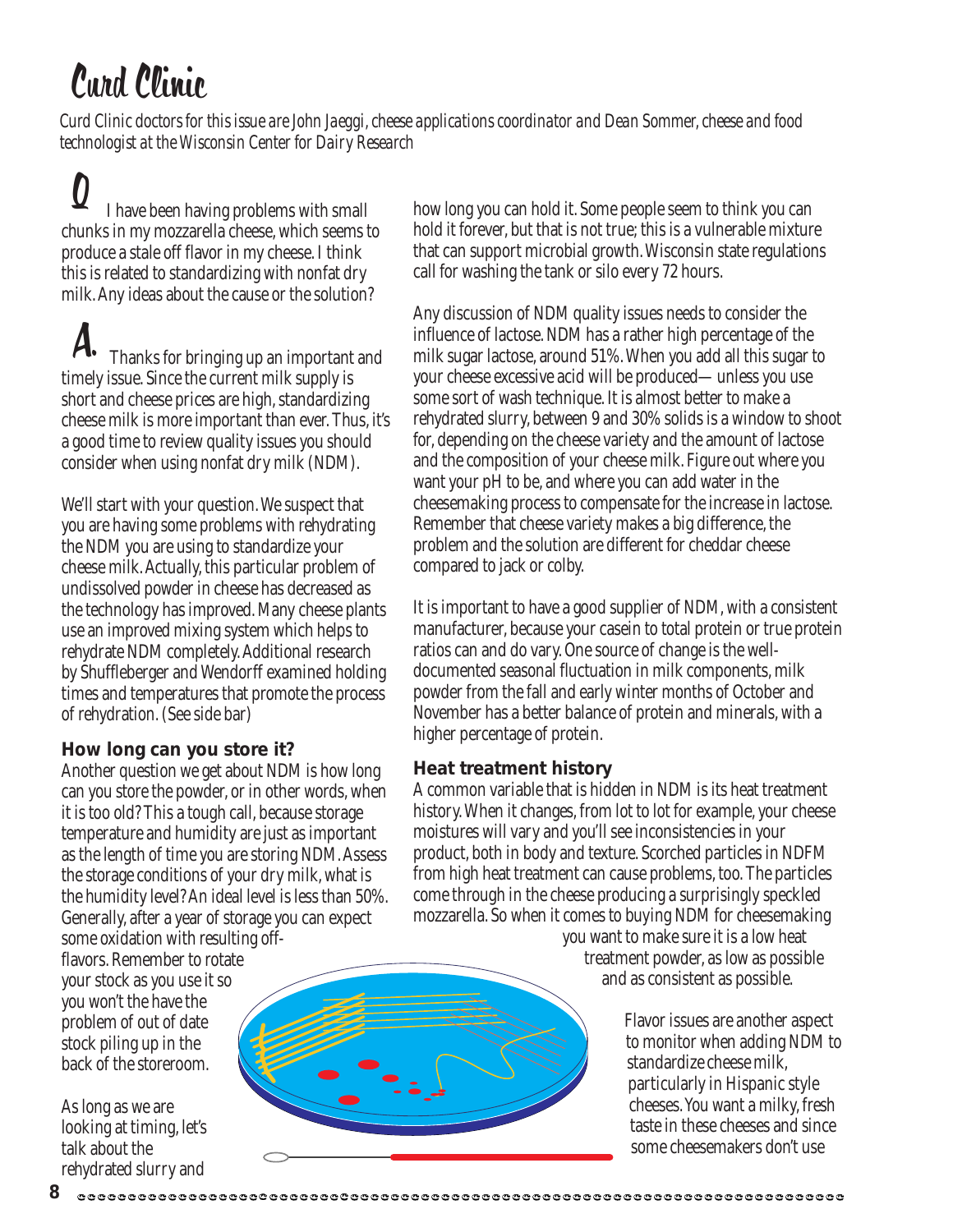starter cultures and the cheese pH is high you are particularly vulnerable to stale flavors coming through. For this reason, it is important to taste and evaluate the flavor of your NDM.

There is another flavor issue that is occasionally noticed by the plants adding NDM right to the cheese milk. This particular approach can agitate the milk excessively, causing lipolysis and breakdown of fats. The result could be rancid flavors developing in your cheese.

Foaming is another potential issue when rehydrating NDM powders. You can use defoaming agents to control the foaming you see during rehydration, but you need to know that you might be solving one problem while causing another. Our whey specialist, Karen Smith, recommends against using a defoaming agent if you are going to use membrane technology down the line to separate whey proteins.

### **Remove those artifacts**

Sifting your NDM powder before rehydration will also prevent problems by removing pieces of paper and plastic from the multiwall bags used to store the powder. Or, you can run the rehydrated fluid through a strainer of some sort, perhaps a filter or a stainless mesh filter. It's very difficult to detect metal in a 50 lb bag so when you start collecting plastic, braided wire, and other artifacts on your filter, you will be glad you added this reliable step.

In summary, since the quality of NDM added to your cheese vat will indeed affect the quality of your cheese you should continuously analyze and assess what you can do to monitor and maintain quality. For larger plants this might mean more testing, many smaller plants accomplish this by staying with a supplier who can consistently deliver a quality product.  $\bullet$ 

### **Resources**

http://www.usda.gov/standards/standair.htm http://www.adpi.org/product\_drymilk.asp

### **Optimal conditions for rehydrating NDM**

Back in 1996 Bill Wendorff stepped up to the podium at the Wisconsin Cheese Makers Assoc. LaCrosse Cheese Show and presented the results from his studies on the effects of standardizing mozzarella cheese using NDM. Wendorff noted that there didn't seem to be any limit to the amount of condensed skim milk that could be added to cheesemilk, no significant problems were seen. In contrast, only 15 to 20% of the solids in cheese milk could be supplied by NDM. Any higher and you would start to see defects like weak body and poor stretch in the cheese. Both condensed skim milk and NDM had most characteristics in common; for example they received the same basic heat treatment. What caused the difference in the cheese?

A two year study to answer the question focused on NDM, both the spray drying process and rehydration. Several combinations of reconstitution times and temperatures were used to make cheese and the experimental cheeses were then evaluated for shreddability, browning and composition. Based on the results of this study, Wendorff recommended reconstituting NDM at 32˚+C for 2 hours before blending it with whole milk and pasteurizing. Following this protocol allows cheesemakers to use NDM to make up 40% of the total solids without affecting the cheese quality.

### **Reference**

Effect of standardization on characteristics of mozzarella cheese. Wendorrf, Bill. In Maximizing Cheese Yield, produced by the Wisconsin Center for Dairy Research

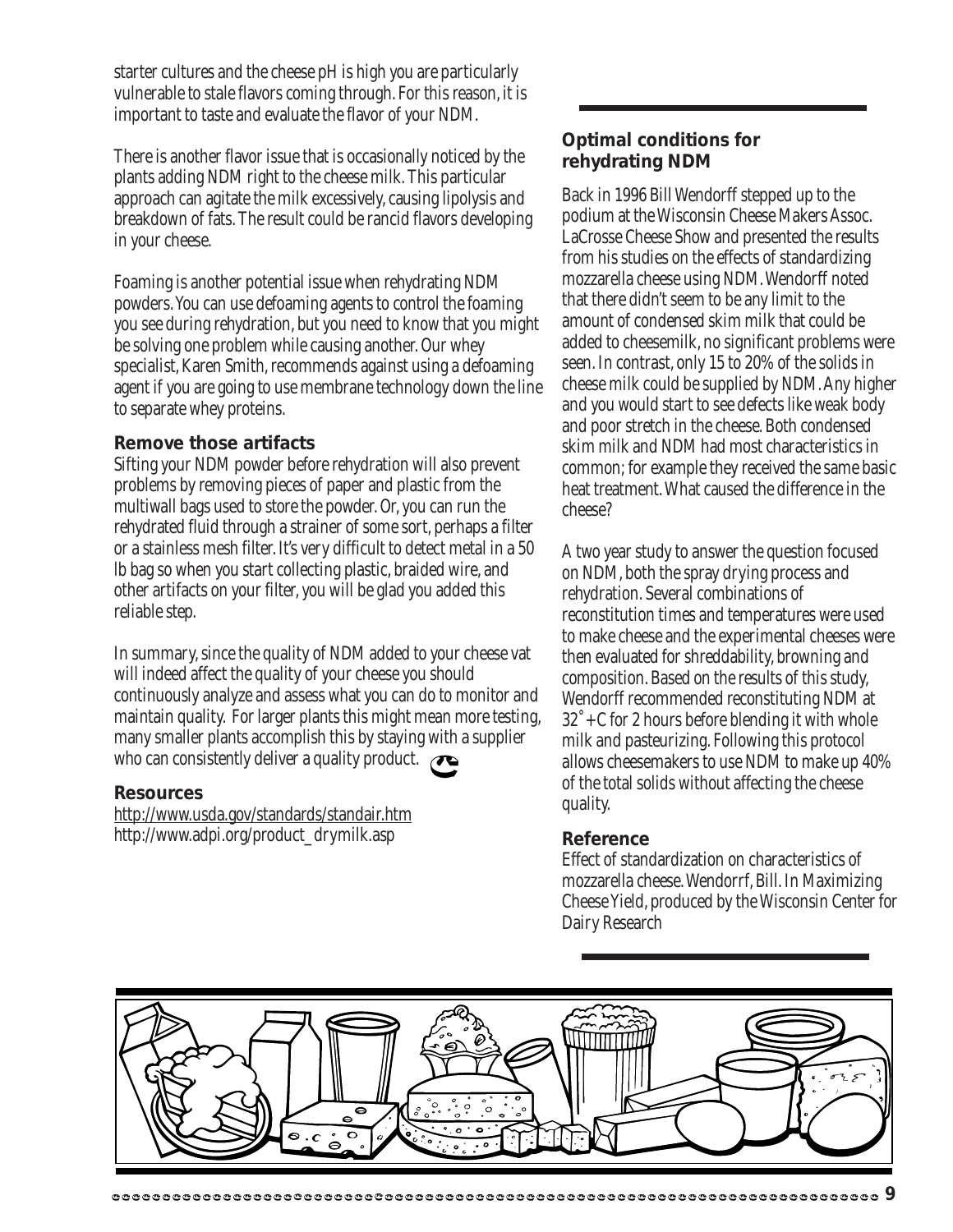# News from CDR

### **UW Food Science professors honored**

In January 2004, Dr. Elmer Marth, professor emeritus of the University of Wisconsin–Madison, was awarded the highest honor bestowed by the National Cheese Institute, the NCI Laureate Award. This award recognizes individuals who have made significant contributions to the development and growth of the industry, and Dr. Marth's achievements are many. Not only did he distinguish himself as a teacher, but Marth also conducted critical research on foodborne pathogens and authored hundreds of research papers and several books. Congratulations Dr. Marth.

Rich Hartel will be awarded the 2004 IFT Research and Development Award at the IFT (Institute of Food Technologists) meeting in Las Vegas in July 2004. This award recognizes an IFT member who has made a recent, significant research and development contribution to the understanding of food science, food technology, or nutrition. Congratulations to Rich!



*Master Cheesemaker Richard Glick, Swiss Valley Farms*



### **Ten year anniversary of Wisconsin Master Cheesemaker® Program**

Back in 1994 Jim Path announced the beginning of the Wisconsin Master Cheesemaker ® Program by putting out a call for applications at the annual International Cheese Technology Exposition (ICTE). Three years later, in 1997, the first Masters graduated at the ICTE awards banquet and now, including this year's graduate, we have 40 Wisconsin Master Cheesemakers. If you are considering the program the application deadline is coming up, contact Jim Path and sign up before May 15<sup>th</sup>.

### **Latest Master Cheesemaker graduates**

Making cheese for 40 years is already a claim to fame but now Richard Glick built on those 40 years of experience and also completed the requirements to earn the title of Master Cheesemaker. Glick, who makes both blue cheese and gorgonzola for Swiss Valley Farms, will be certified in both cheeses. Although he has made many varieties of cheese over the years he is particularly proud of his Mindoro blue, and Glick's goal is for people to think of Mindoro blue when they think of blue cheese.

Scott Erickson earned Master Cheesemaker status back in 1998, but this year he is coming back to be certified as a Master in Chevre, the first Master to complete the program 3 times. Scott is proud of his Master Cheesemaker status and encourages Wisconsin cheesemakers to consider the program.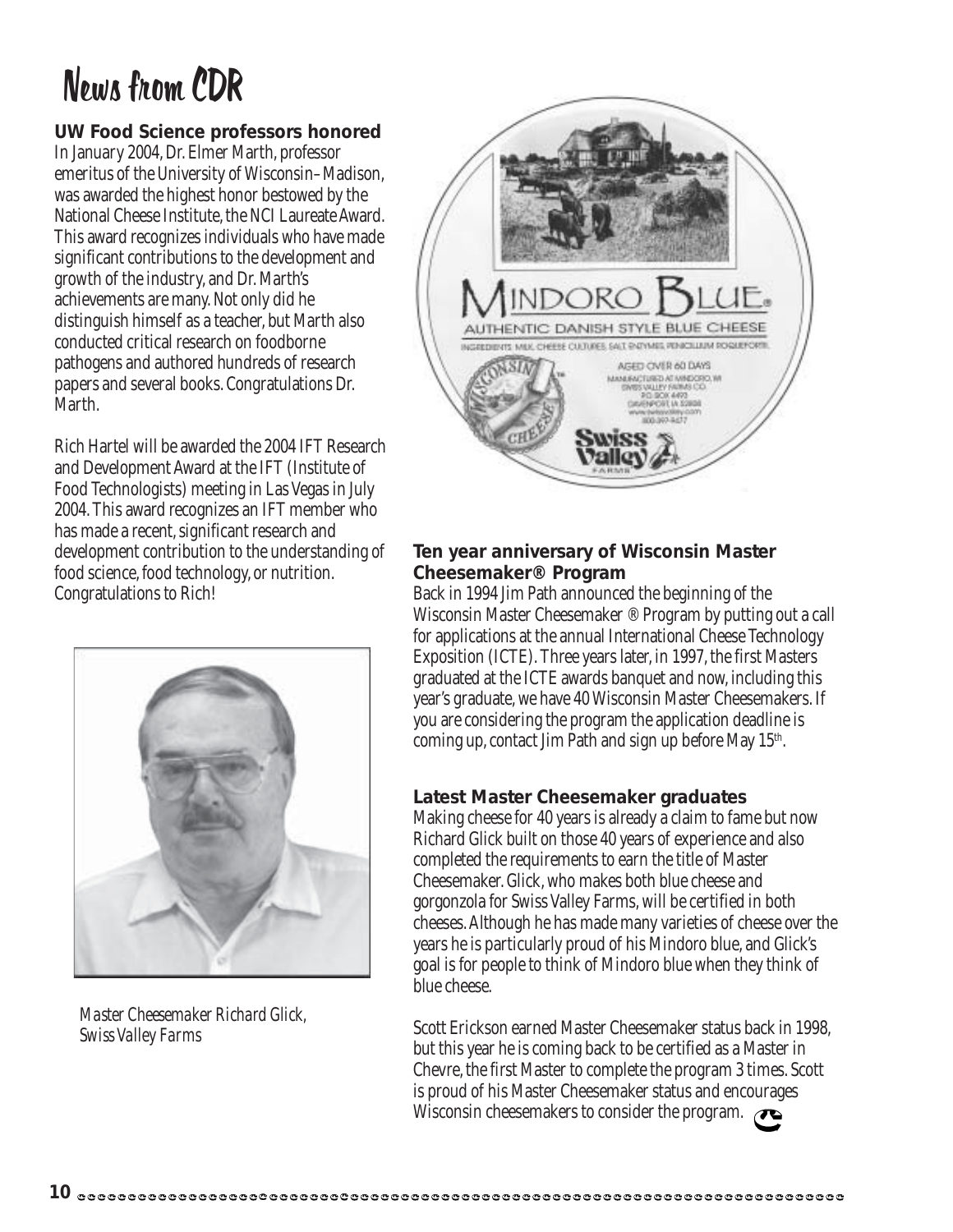### Calendar, continued from back page

**June 22-25 American Dairy Science Association Annual Meeting,** sponsored by American Dairy Science Assn. St. Louis, MO. For more information call ADSA, (217) 356-5146.

**Aug. 17-18 Milk Pasteurization and Process Control School.** Madison, WI. Call Scott Rankin at (608) 263-2008 for information, or the CALS Outreach Services (608) 263- 1672 to register.

**Sept. 28-Oct. 2 World Dairy Expo,** Madison, WI. For information see www.world-dairy-expo.com.

**Oct. 4-8 Cheese Technology Short Course,** Madison, WI. Call Bill Wendorff at (608) 263-2015.

**Oct. 19-20 Membrane Processing Short Course,** Madison, WI. Call Bill Wendorff at (608) 263-2015 or Karen Smith at (608) 265-9605.

#### *continued from page 5*

UF milk by itself does not change lactose in serum phase of milk, but adding water does.

Use cultures that do not ferment all the lactose. Remember that this must be done along with using pasteurized milk or gassy cheese could result. In addition, to prevent L/D calcium lactate crystals keep *Lactobacilli* levels less than 100,000/g to slow racemization. Again, it is important to pasteurize, and to use proper plant hygiene with cool storage temperatures (45˚F or less). Match your cheese with the desired end-use. For example, use properly washed cheese when mild cheese will do, especially if it is used as cubes, and slices or in opened packages.

### **Conclusion**

The issue of calcium lactate crystals is a complex one, and for this reason there are no magic solutions that fit all observations. We know what enhances the potential for problems: open packages, temperature cycling, moisture migration within and to the surface of the cheese enhanced by high acid content, and formation of D(-) calcium lactate crystals. However, whether or not calcium lactate crystals develop is ultimately determined by calcium lactate content in the serum phase of the cheese. Once this level is exceeded, crystals can form.

There are proven methods to reduce the level of lactic acid in cheese and therefore decrease the incidence of calcium lactate crystal formation. What we need to know more about are the factors that influence and initiate the nucleation of calcium lactate crystals.



Please help us keep our mailing list current! Simply phone, fax or e-mail the information requested below to:

*The Dairy Pipeline* Center for Dairy Research 1605 Linden Dr. Madison, WI 53706 phone: 608/262-8015 fax: 608/262-1578

You can also choose to forgo a mailed copy and get on our e-mail subscription list which will remind you to read the Pipeline on the web. Email this request to hogensen@cdr.wisc.edu